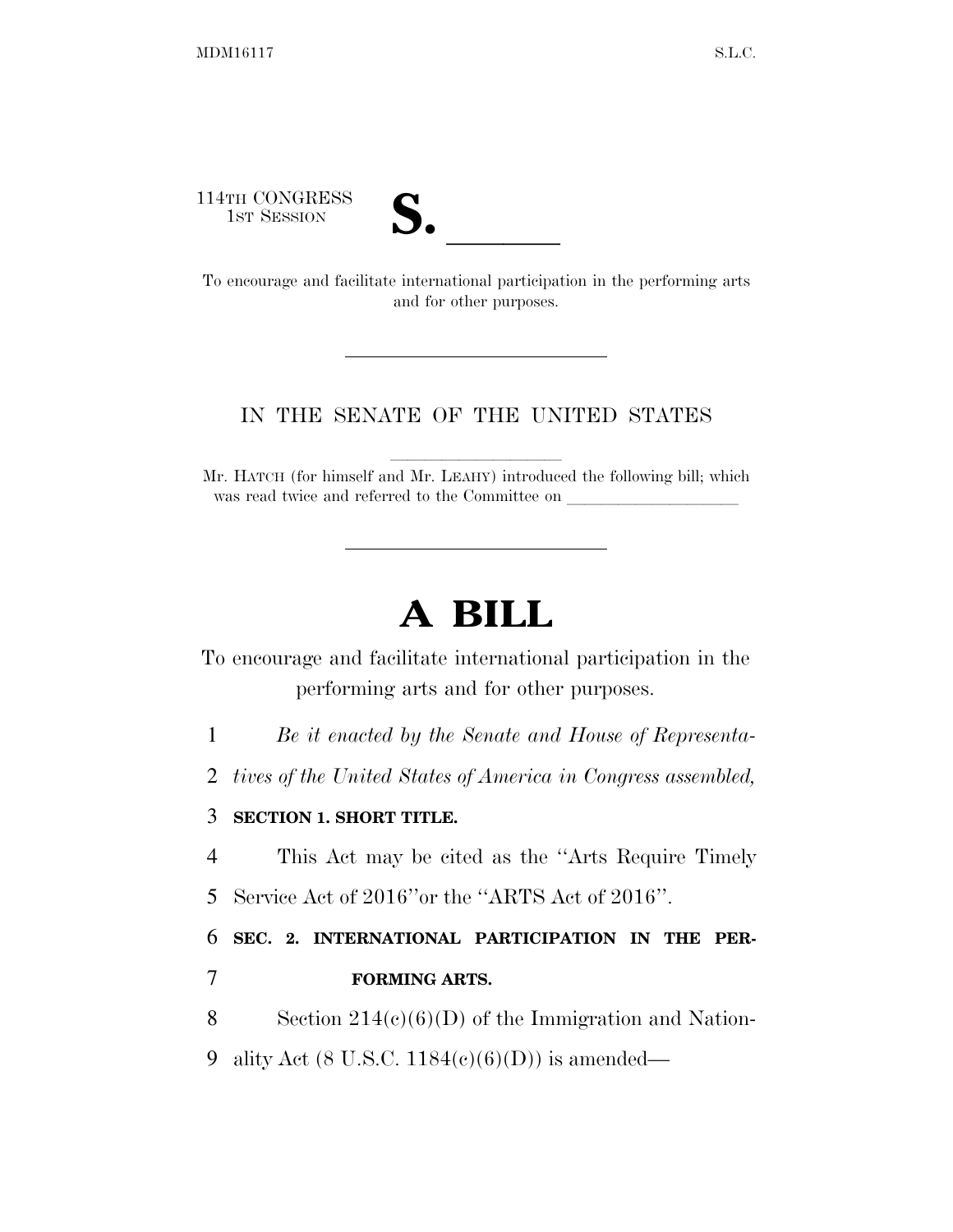| $\mathbf{1}$   | $(1)$ in the first sentence, by inserting " $(i)$ " be-       |
|----------------|---------------------------------------------------------------|
| $\overline{2}$ | fore "Any person";                                            |
| 3              | $(2)$ in the second sentence—                                 |
| $\overline{4}$ | $(A)$ by striking "Once" and inserting "Ex-                   |
| 5              | cept as provided in clause (ii), once"; and                   |
| 6              | (B) by striking "Attorney General shall"                      |
| 7              | and inserting "Secretary of Homeland Security"                |
| 8              | shall";                                                       |
| 9              | $(3)$ in the third sentence, by striking "The At-             |
| 10             | torney General" and inserting "The Secretary"; and            |
| 11             | (4) by adding at the end the following:                       |
| 12             | "(ii) The Secretary of Homeland Security shall adju-          |
| 13             | dicate each petition for an alien with extraordinary ability  |
| 14             | in the arts (as described in section $101(a)(15)(0)(i)$ ), an |
| 15             | alien accompanying such an alien (as described in section     |
| 16             | $101(a)(15)(0)(ii)$ , or an alien described in section        |
| 17             | $101(a)(15)(P)$ (other than an alien described in paragraph   |
| 18             | $(4)(A)$ (relating to athletes)) not later than 14 days       |
| 19             | after—                                                        |
| 20             | $\lq\lq$ the date on which the petitioner submits             |
| 21             | the petition with a written advisory opinion, letter of       |
| 22             | no objection, or request for a waiver; or                     |
| 23             | "(II) the date on which the 15-day period de-                 |
| 24             | scribed in clause (i) has expired, if the petitioner has      |